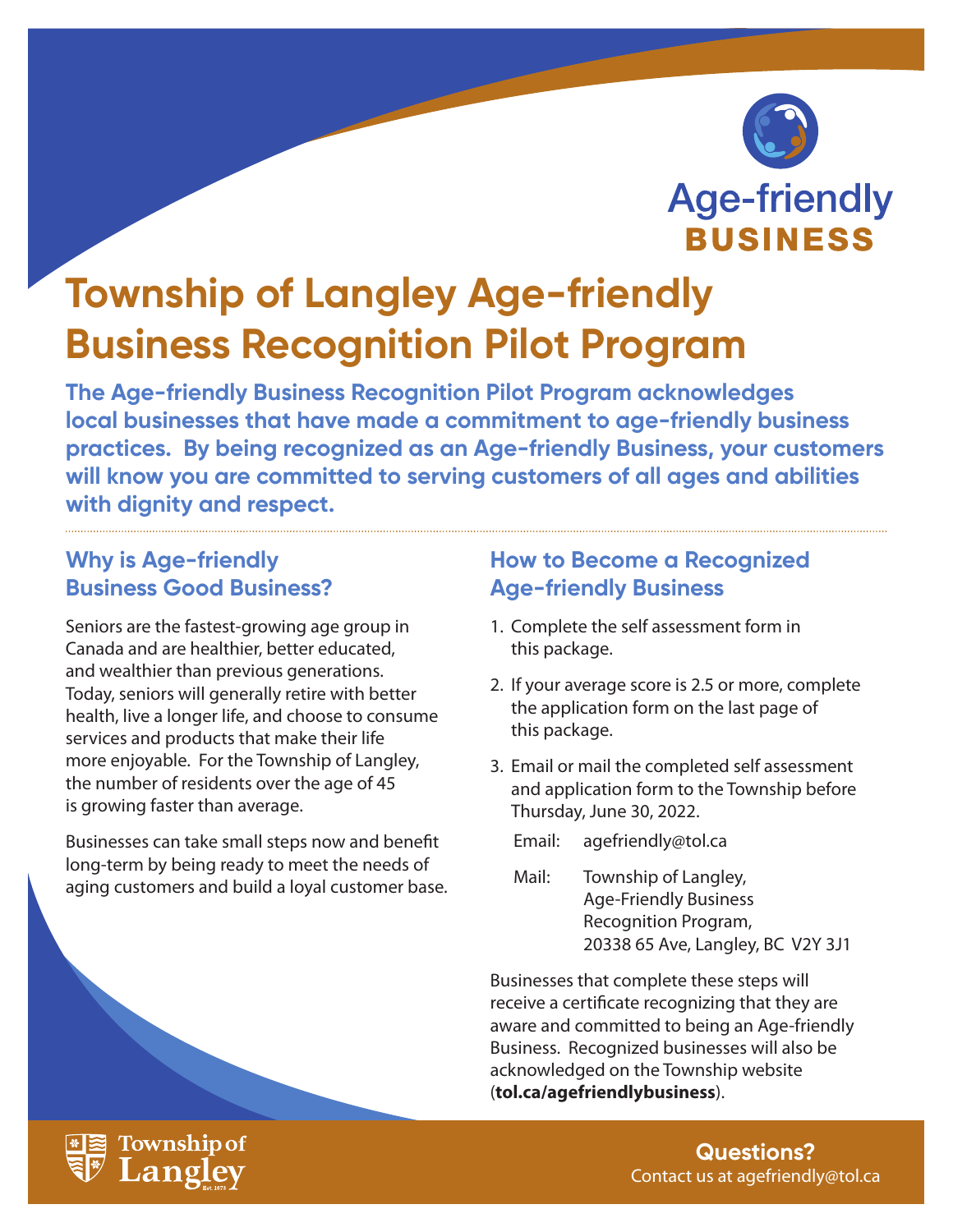# **Self Assessment Form**

Complete this form to assess how age-friendly your business is and to help expand your customer base.

Any business can use the self assessment form at any time to identify its current strengths and opportunities for becoming a more age-friendly business.

# **Use this rating system for the items below to assess your business.**

**1 = Needs Work 2= Fair 3= Good 4= Excellent N/A = Not Applicable**

# **SECTION 1**

# **Accessibility, Mobility, and Safety**

### **Outside Your Business:**

- Designated accessible and seniors' parking spaces
- Parking lot surface is smooth, without major cracks and bumps
- Customer pick-up and drop off areas are convenient and clearly marked
- Pathways and parking lots are well marked, clear of obstructions and have sufficient lighting
- Entrance door ramps are in place for elevation changes
- Entrance doors have automatic open access buttons
- Designated area near entrance for customers to park scooters
- Doorways are sufficiently wide for wheelchairs and for people walking beside a wheelchair

### **Inside Your Business:**

- Sturdy, regular height seating is available in line-up or waiting areas
- Designated wheelchair accessible area
- Stairways have sturdy handrails and stair edges are clearly marked
- Flooring is non-slip and floor mats are well secured
- Aisles are sufficiently wide for wheelchairs, and for people walking beside a wheelchair
- Service counters have a place to hook a cane so that it does not fall
- Popular items are shelved at medium height
- Obstacles, such as wet floors, are clearly marked
- Customer washrooms are clearly signed and contain at least one wheelchair toilet cubicle and hand washing area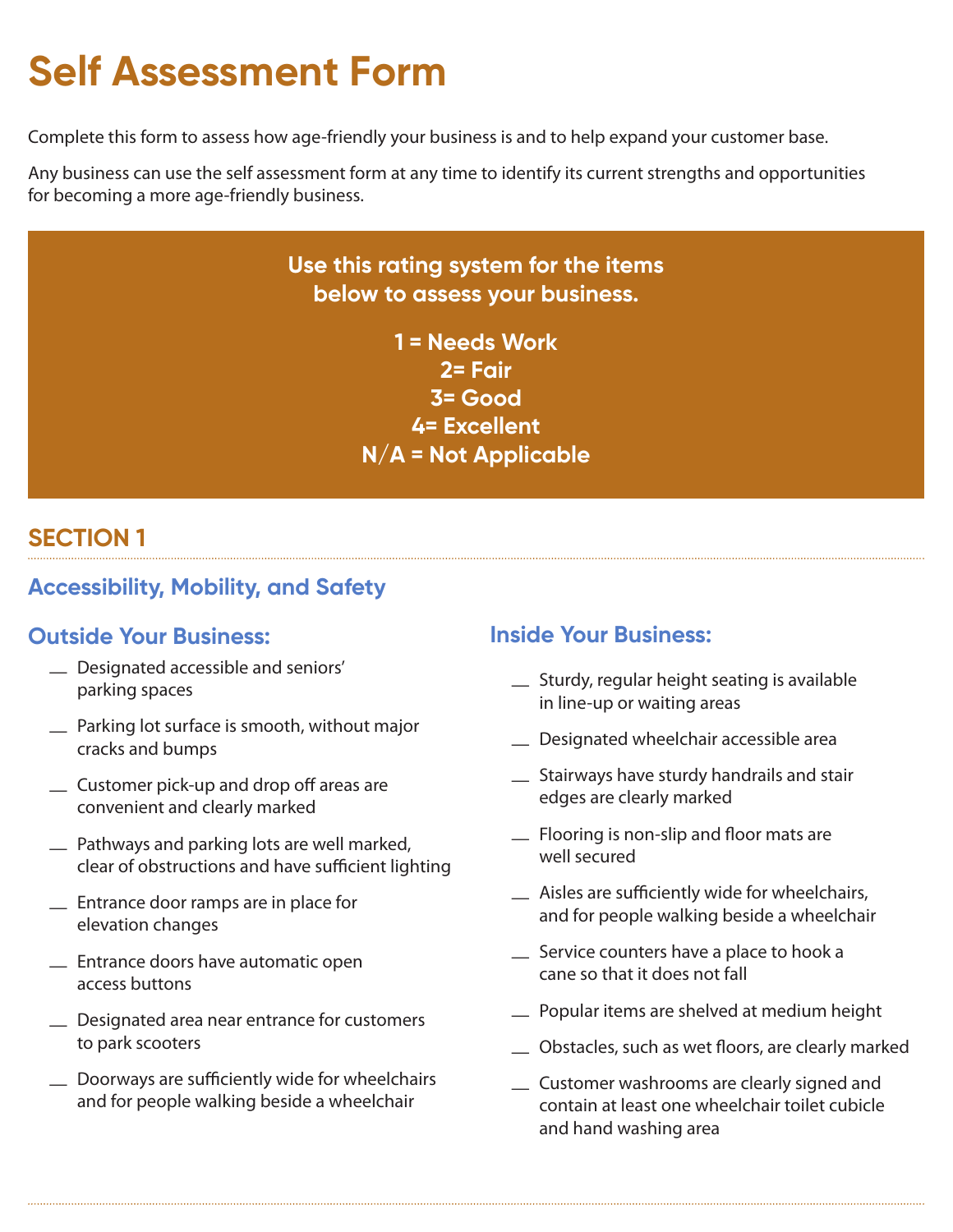# **SECTION 2**

# **Comfort, Visibility and Hearing**

- Temperature is maintained at comfortable levels
- Sufficient lighting
- Signage contains large, easy to read letters with good contrast
- Print materials (i.e. menus, packages, price tags, etc.) contain readable letter sizes
- Background music volume is low so customers can hear clearly
- Designated quiet area/space for private discussions (i.e. medications, financial, family, etc.)

# **SECTION 3**

### **Customer Service**

- Friendly and patient staff
- Staff trained to assist customers with cognitive, vision, or hearing challenges
- Staff trained to identify a person experiencing a medical emergency and to notify authorities
- Staff trained to assist seniors, disabled persons, etc. in an emergency (i.e. evacuation)
- Handle errors and issues promptly and courteously
- Website is easy to navigate
- Online or phone-in ordering and delivery service is available
- Carry out service to assist customers with their purchases to vehicle, taxi, bus, etc.
- Illustrations of seniors, disabled persons, etc. is included on some of your promotional material



### **AVERAGE SCORE**

(Total Score ÷ Number of items that applied to your business)

*Note: A minimum average score of 2.5 is required to be recognized as an Age-friendly Business.*